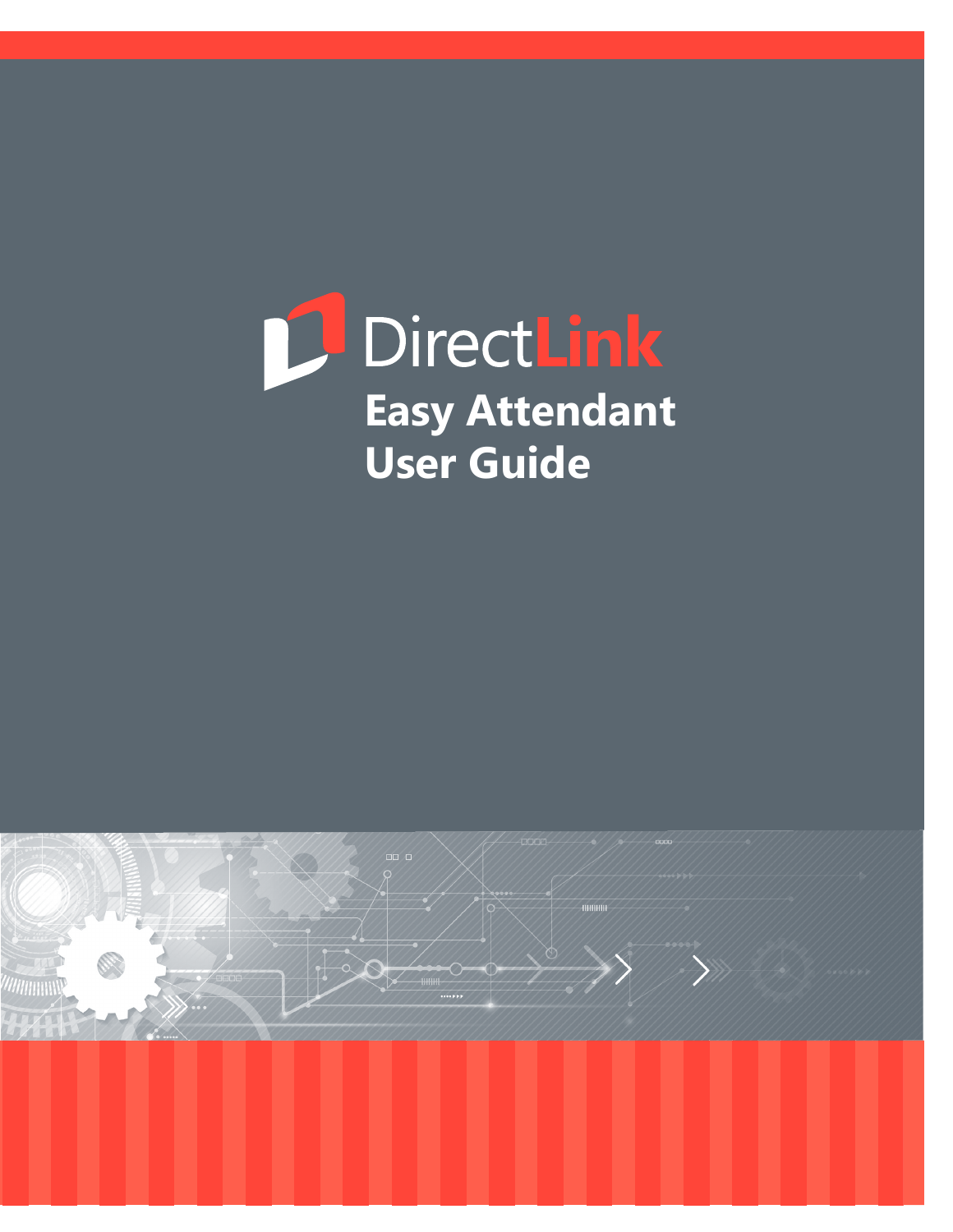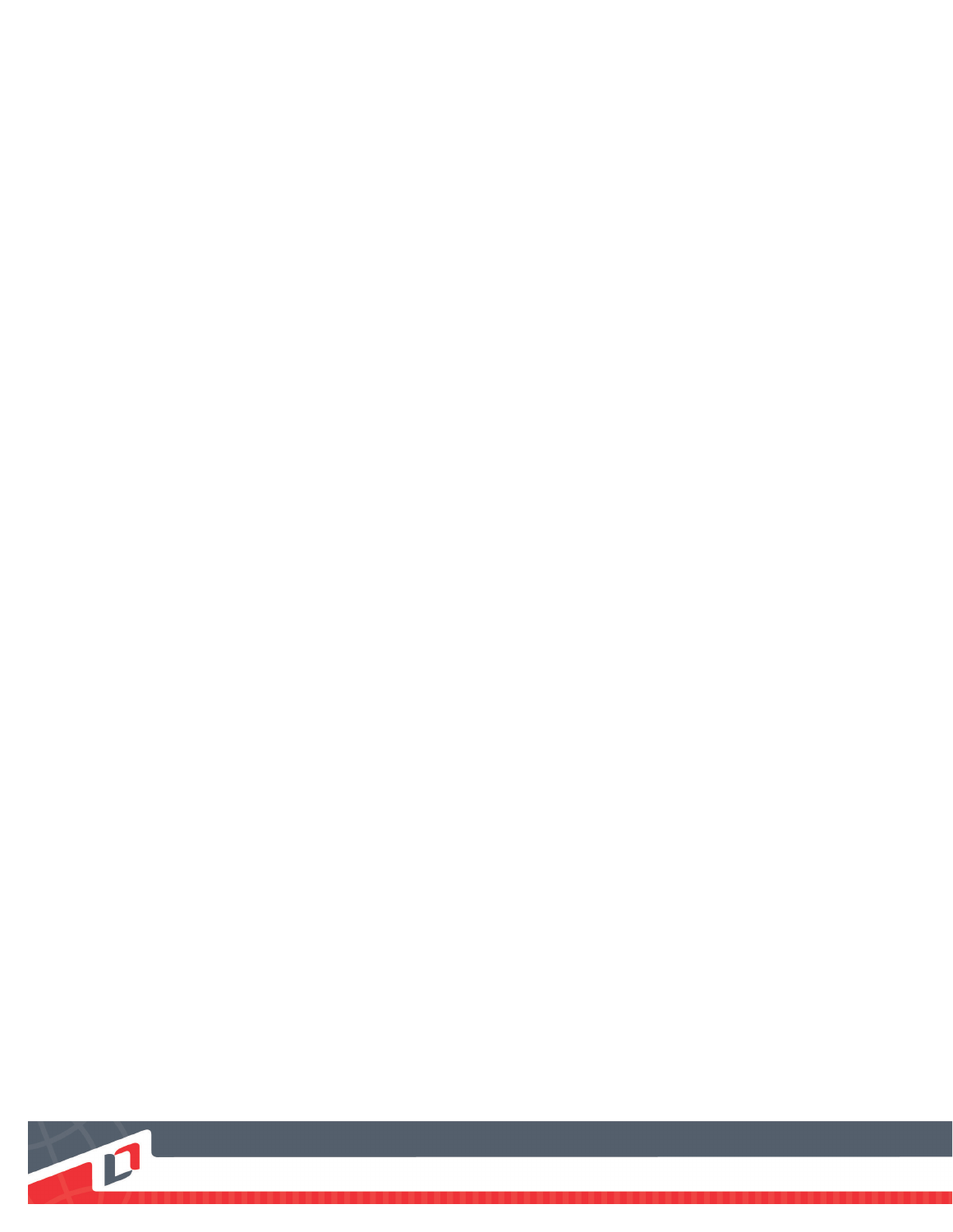# **Table of Contents**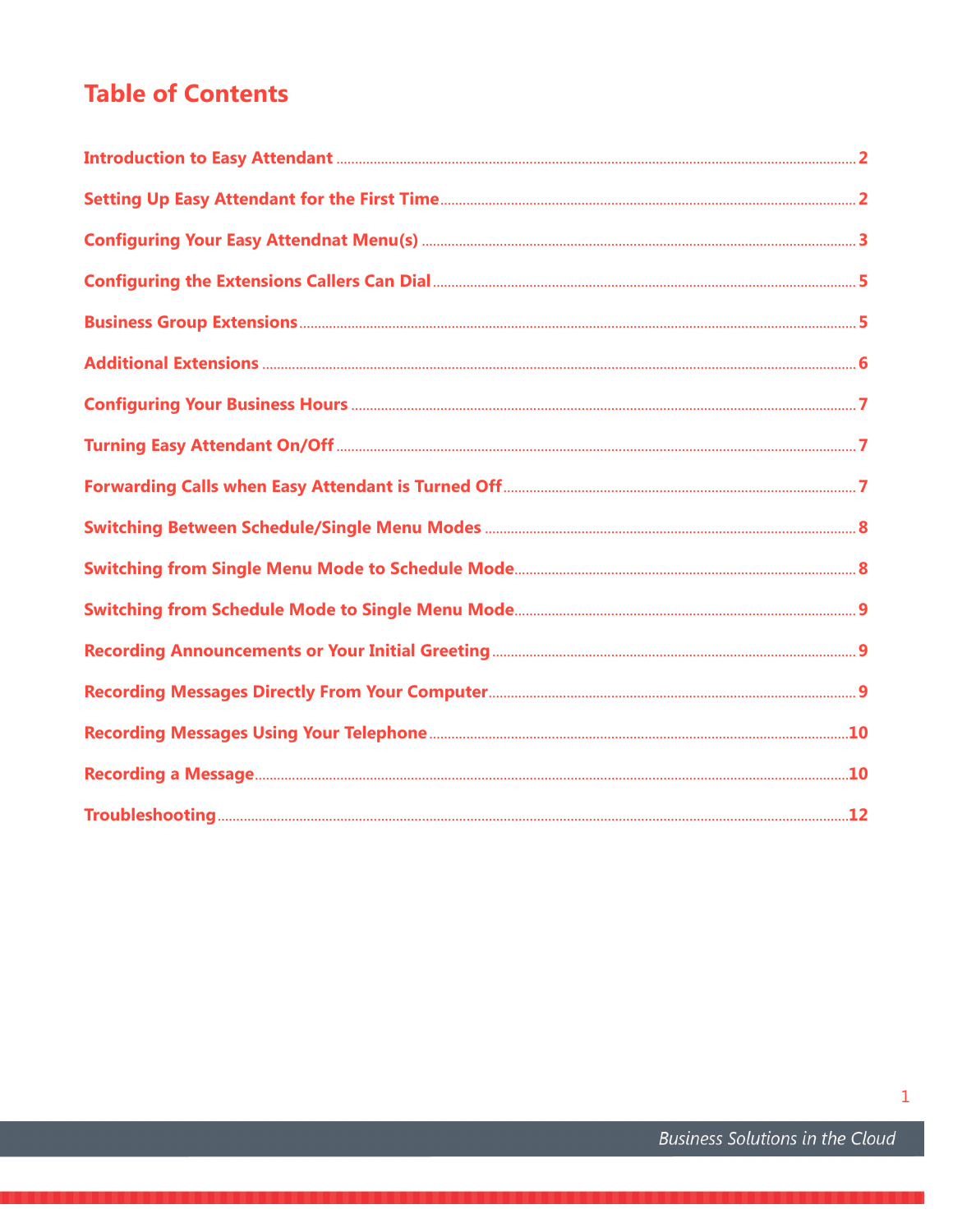## **Introduction to Easy Attendant**

Easy Attendant is an automated receptionist service. When turned on, it answers your calls automatically, and offers your callers a list of options (a "menu") that you define. You can allow your callers to listen to messages (such as your opening times), to leave a message, or to be transferred to a real person.

#### **For example:**

*Welcome to Bob's Tires. We are open for business right now. To hear directions to our store, press 1. To hear our business hours, press 2. If you know the extension of the person you require, press 3, and then enter the extension followed by the pound key. Or, for any other inquiries please press 0.*

If you wish, you can offer your callers different menus depending upon whether you are currently open or not. For example, when Bob's Tires is closed, they might offer this menu instead:

*Welcome to Bob's Tires. Unfortunately we are currently closed. To hear directions to our store, press 1. To hear our opening hours, press 2. If you wish to leave a message, press 3, and we will get back to you as soon as possible.*

Once you have told Easy Attendant the hours and days that you are open, it will automatically play callers the correct menu depending on when they call.

### **Setting up Easy Attendant for the First Time**

**Step 1.** Go to *https://myvoice.directlink.coop* and login to Easy Attendant with the telephone number and password provided to you at the time of installation.

**Step 2.** Choose whether to offer your callers different menus during business hours and outside of business hours. The first time you configure Easy Attendant, you will be asked to make this choice. If you have already been asked, and now wish to change your mind, see "Switching Between Schedule/Single Menu Modes" section before you follow the rest of these instructions.

**Step 3.** Optionally, configure a number to forward callers to while your Easy Attendant is turned off. If you skip this step, then until you have finished setting up the service, callers to your Easy Attendant will be played a message saying that the number is unreachable.

**Step 4.** Configure the menu (or menus) that you wish to offer your callers.

**Step 5.** If (in Step 3) you chose to offer the option to dial by extension or name, configure the extensions your callers can dial.

**Step 6.** If (in Step 1) you chose to use different menus during business hours and outside of business hours, configure your business hours.

**Step 7.** Turn on Easy Attendant.

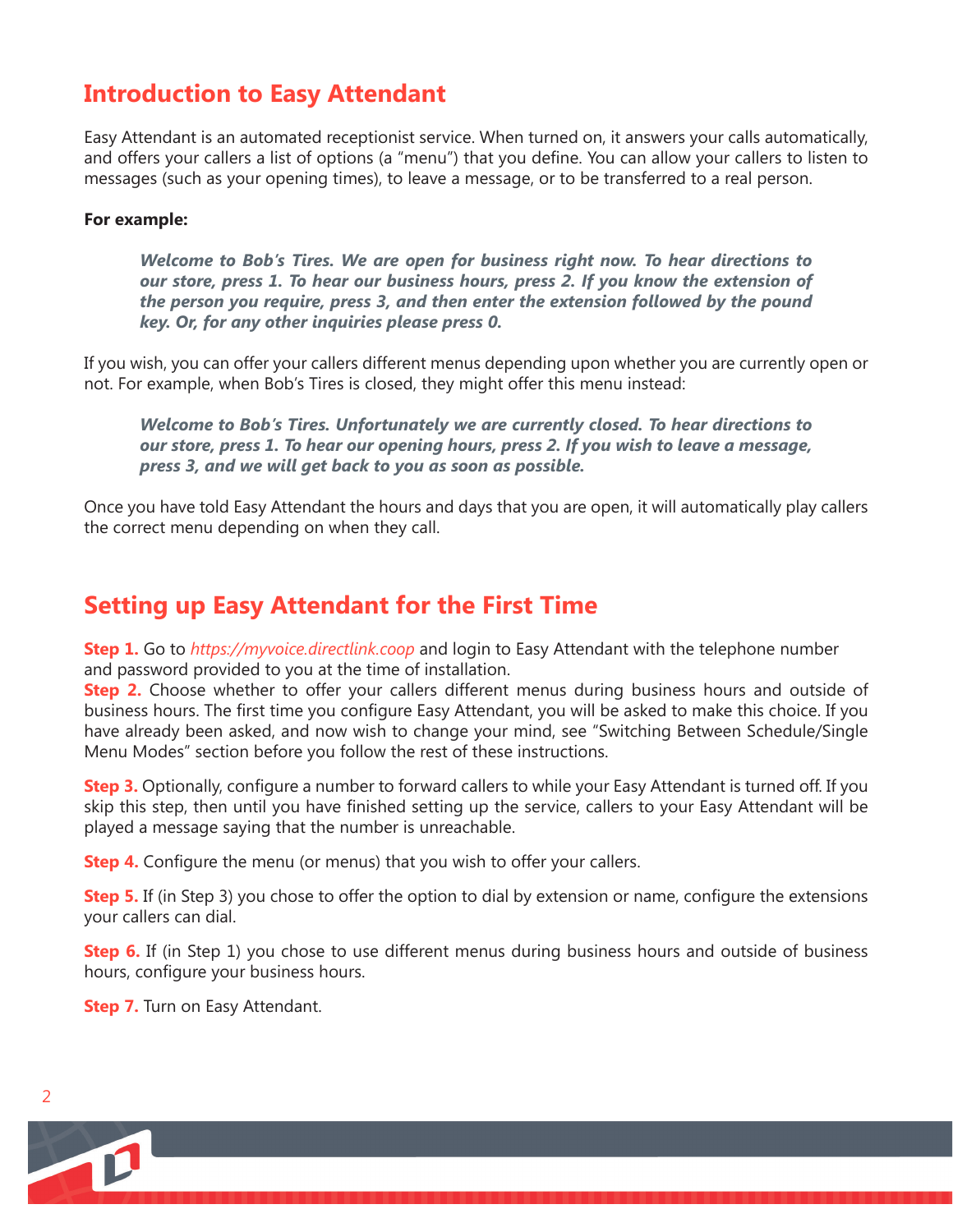## **Configuring your Easy Attendant menu(s)**

Your Easy Attendant menu configuration determines what options your callers are offered, and what announcements they hear.

If you have chosen to offer different options during business hours and outside of business hours, you will need to configure two separate menus: your "Business Hours Menu" and your "Non-Business Hours Menu". If you have chosen to offer the same options at all times, you will need to configure a single "Easy Attendant Menu". In each case, you can select the menu or menus you need to configure using the corresponding tabs at the top of your Easy Attendant page.

#### **The configuration for an Easy Attendant menu consists of the following:**

**•** An initial greeting that you must record. This is the first thing that callers hear when your Easy Attendant answers the call. This initial greeting welcomes your callers, and tells them what options are available -- for example:

*"Welcome to Bob's Tires. We are open for business right now. To hear directions to our store, press 1. To hear our business hours, press 2. If you know the extension of the person you require, press 3, and then enter the extension followed by the pound key. Or, for any other inquiries please press 0."*

**•** Details of what should happen when a caller selects a particular option. For example, as part of setting up the Easy Attendant for Bob's Tires, you would configure key 1 to play an announcement and then record the announcement giving directions to the store.

**The following instructions describe how to set up your Easy Attendant menu.**

If you have separate business and non-business hours menus, you will need to repeat these steps for each of them.

**Step 1.** Navigate to the menu configuration screen by clicking on the appropriate tab (as described above).

**Step 2.** Configure the options that you want to offer to your callers.

The menu configuration screen lists the keys 1-9 . Alongside each key, you will see a dropdown box, which you can use to select what will happen when a caller presses that number on their phone.

For each option that you wish to offer your callers, decide which key they will press to access it, and select the appropriate option from the corresponding dropdown. For example, if you want to play an announcement describing your business hours when a caller presses 2, you would assign key 2 to "Play announcement".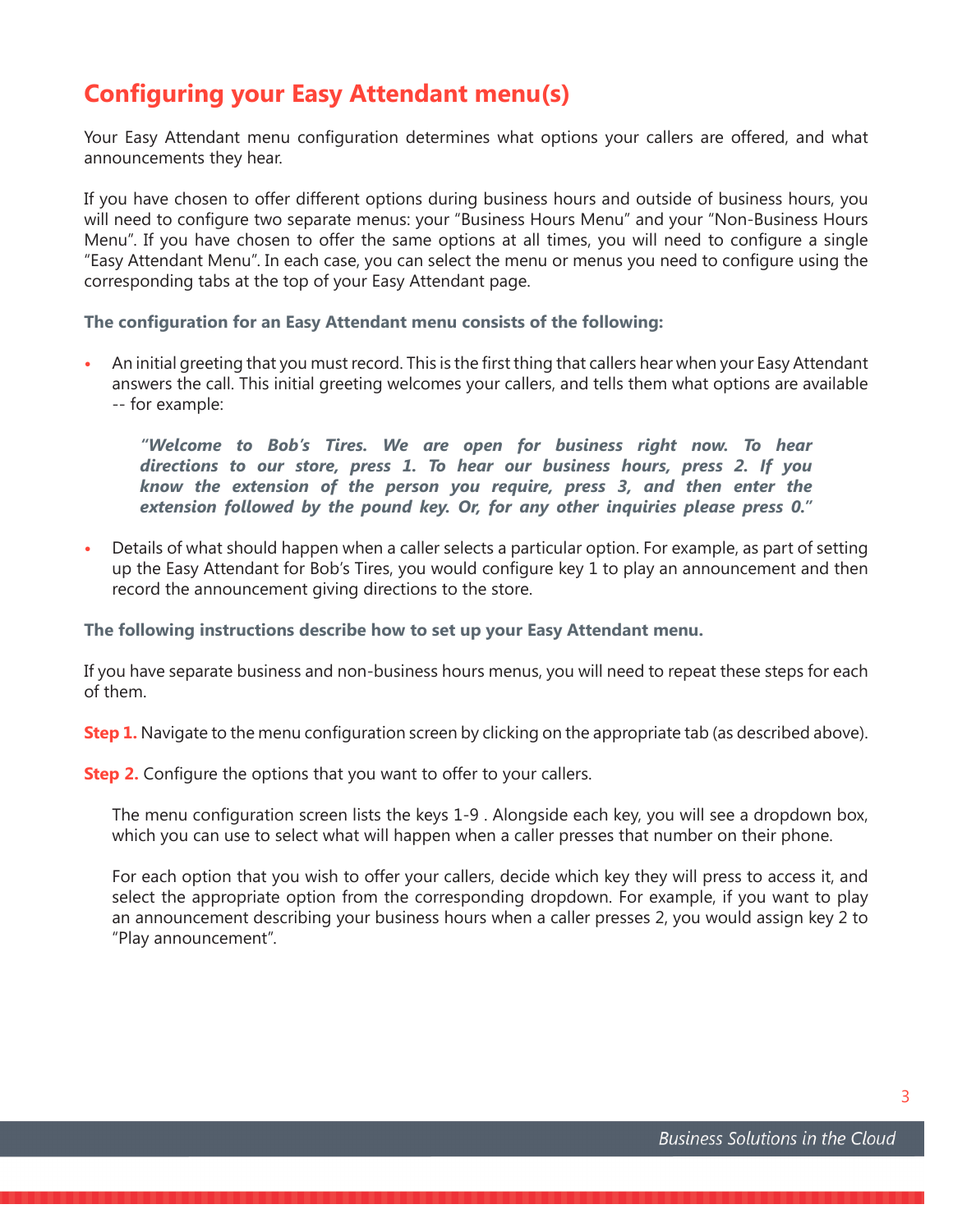#### **For each key, you can choose from the following options.**

- **• Unassigned.** If a caller presses this key, they will be told that the option is not recognized.
- **Play announcement**. If a caller presses this key, they will be played a message that you have recorded. If you assign a key to "Play announcement" you must also record the announcement you want to play, either by clicking on the record that appears to the right of the dropdown, or by dialing the appropriate service access number from your telephone. See "Recording Announcements or Your Initial Greeting" Section.
- **Transfer to phone.** If a caller presses this key, they are transferred to a phone number of your choice. For example, you might want to allow callers to "press 4 to speak to a sales representative". You must also enter the phone number you wish to transfer to in the box that will appear to the right of the dropdown. Enter the phone number exactly as you would dial it from a phone.
- **Dial by extension.** If a caller presses this key, they can choose who they want to speak to within your organization by dialing an extension number. If you assign a key to dial by extension, you must also do the following.
	- $\triangleright$  Define the set of extensions that your callers can enter and the phone numbers that each will transfer to. Note: do not attempt to do this until you have finished configuring your menu, and have applied your changes in step 4.
	- $\triangleright$  Give your callers suitable instructions as part of your greeting (which you will record in step 3 below). For example, if you assign key 4 to dial by extension, then your initial greeting should include wording similar to: "if you know the extension of the person you require, press 4, and then enter the extension followed by the pound key."
- **Dial by name.** If a caller presses this key, they can choose who they want to speak to within your organization by dialing their name. If you assign a key to dial by name, you must also do both of the following.
	- $\blacktriangleright$  Define the set of extensions that your callers can enter, their names and the phone numbers that each will transfer to. Note: do not attempt to do this until you have finished configuring your menu, and have applied your changes in step 4.
	- $\triangleright$  Give your callers suitable instructions as part of your greeting (which you will record in step 3 below). For example, if you assign key 4 to dial by name, then your initial greeting should include wording similar to: "if you know the name of the person you require, press 4, and then enter the name followed by the pound key."
- **• Transfer to voice mail**. If a caller presses this key, they will be transferred directly to a voice mailbox of your choice and invited to leave a message. For example, you might want to allow callers to "press 5 to leave a message for one of our sales team". You must also enter the phone number of the mailbox you wish to transfer to in the box that will appear to the right of the dropdown. The number you enter must be the 10 digit phone number of a mailbox on this system.

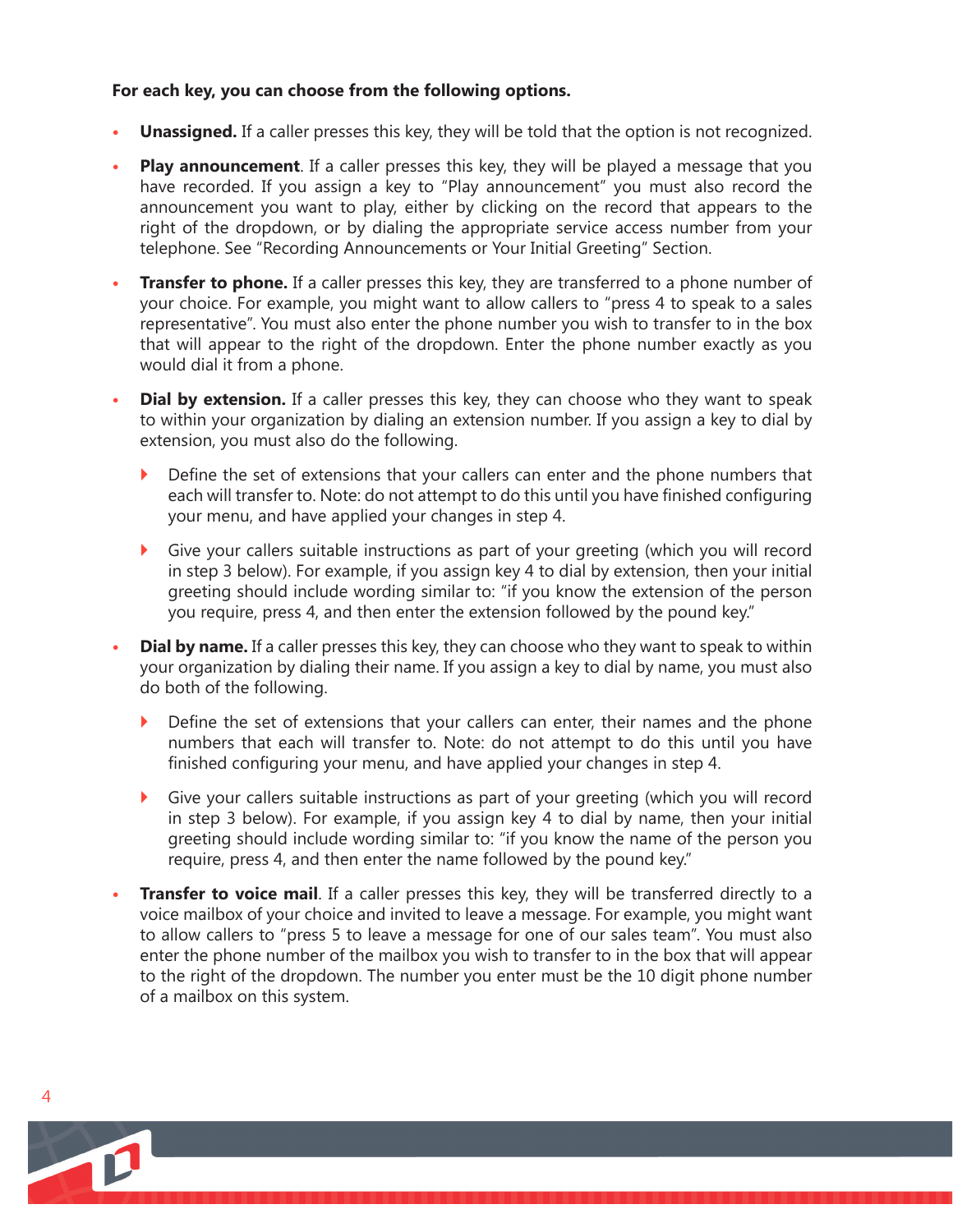**Step 3.** Record your initial greeting either by clicking on record in the "Record initial greeting" panel, or by dialing the appropriate service access number from your telephone. See recording announcements. Your initial greeting should describe all of the options that your callers can select - so it should mention each key that you have set to something other than "unassigned" in step 2.

**Step 4.** Apply the changes you have made to your menu configuration by pressing the Apply button at the bottom of the screen.

After you have set up your configuration, you can change it at any time by reassigning keys or updating announcements. If you change the options that you offer to your callers, remember to re-record your initial greeting as well!

### **Configuring the Extensions Callers Can Dial**

If you have chosen to offer your callers a "dial by extension" or "dial by name" option, then you can configure the set of extensions they can dial in two ways:

### **Business Group Extensions**

Business Group extensions are the list of lines within your Business Group. A list of all extensions in your Business Group is displayed in the "Business Group Extensions" tab. You can configure which extensions are exposed to callers as follows:

- **•** For each extension, you can select whether or not to include it in the list available to callers.
- **•** Any new lines added to the Business Group will automatically be included in or excluded from the set available to callers, based on the "Automatically include new extensions as they are added to the Business Group" setting.

Lines available within the Business Group which are available to callers appear in bold. Any available line will automatically be available to any Dial by Extension or Dial by Name actions.

To include selected lines in Dial by Name actions, you need to make sure that a name recording is available for that line. The name recording can come from one of two places:

- **•** You may record or upload a name recording by clicking on the "record" link for the line.
- **•** If the line already has a name recorded for voice mail, then this can be used as the name recording for callers.

Lines with no name recorded have a red "record" link displayed which allows you to record a Business Group name recording for that line.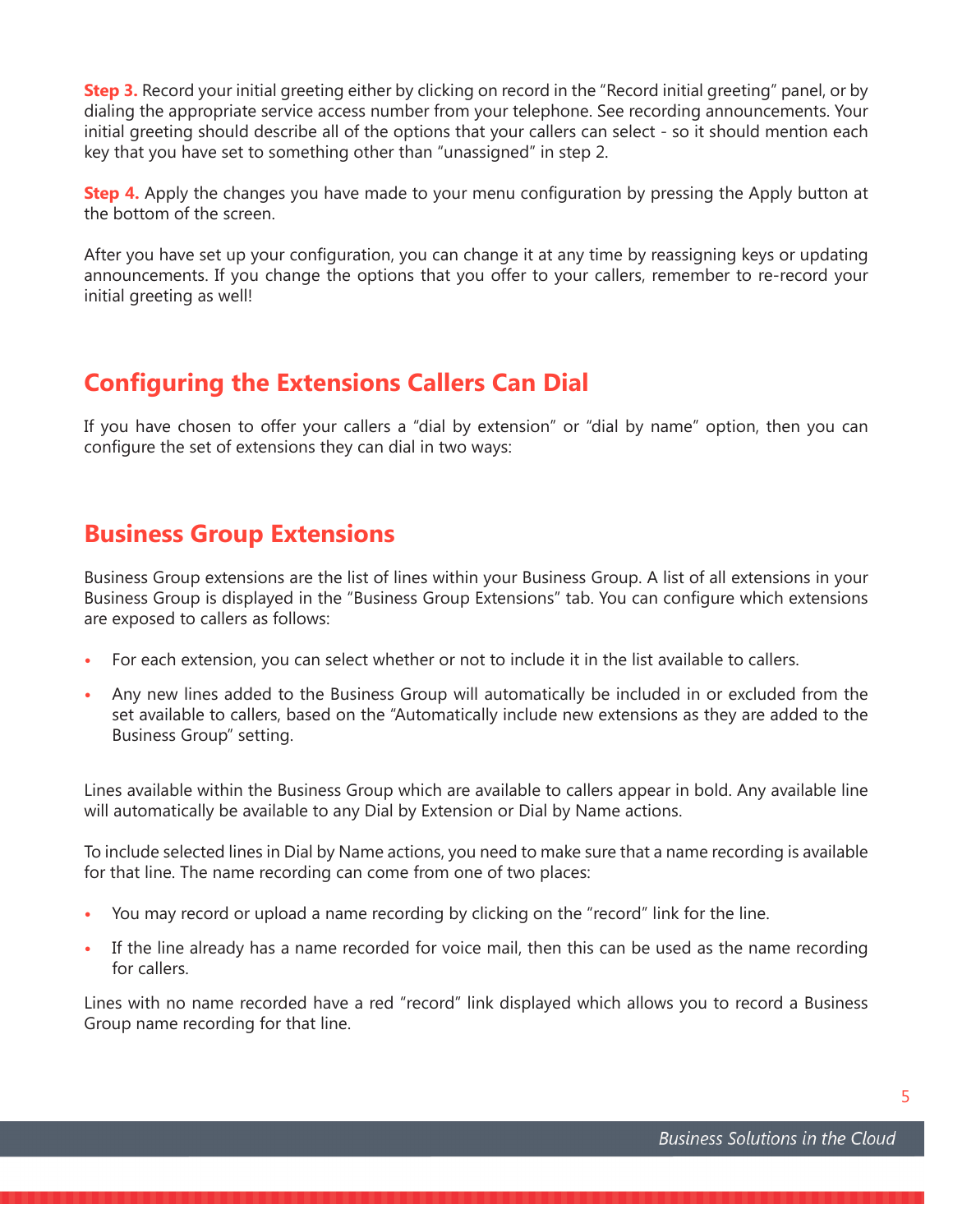Lines using the voice mail spoken name have a green "override" link displayed. This link allows you to record a Business Group name recording for the line to be used in preference to the voice mail name recording.

Lines with a Business Group spoken name recorded have a green "listen/change" link displayed, allowing you to listen to your current recording and delete it or replace it with a new recording.

If a given line has both name recordings available, then the one you have recorded for use in this business group will be used in preference.

#### **Additional Extensions**

To use additional extensions, you must define the set of extensions which callers can dial. For each extension, you must specify the extension number (a short number of your choice, such as 107), the extension's name and the phone number that your caller should be transferred to if they dial this extension.

To configure your extensions click on the Additional Extensions tab at the top of the Easy Attendant page.

To add a new extension, click the "Add Extension" button. You will then be prompted for the following:

- **Extension.** This is the extension number that your callers will dial. It can be any number of your choice between one and seven digits long. It must not be the same as any other extensions you have already configured.
- **• Name.** This is the name that your callers will dial. Both the first and last name must contain at least 2 dialable characters.
- **• Telephone Number.** This is the number that callers will be transferred to if they dial this extension. Enter the phone number exactly as you would dial it from a phone (although note that business group short codes and extension codes are not permitted).

You will also be prompted to record a spoken name for this extension. This is played to callers if they enter a name that is not unique to allow them to refine their search. For example, if there are two extensions called "John" and the caller enters "John", they hear the full names of both the extensions and can choose between them. Extensions that don't have a spoken name recorded can't be reached by "dial by name" options.

*Note: refer to the section "Recording a Message" for more information*.

To delete existing extensions, select the check box alongside the extension you wish to delete, and then press the "Delete Selected" button.

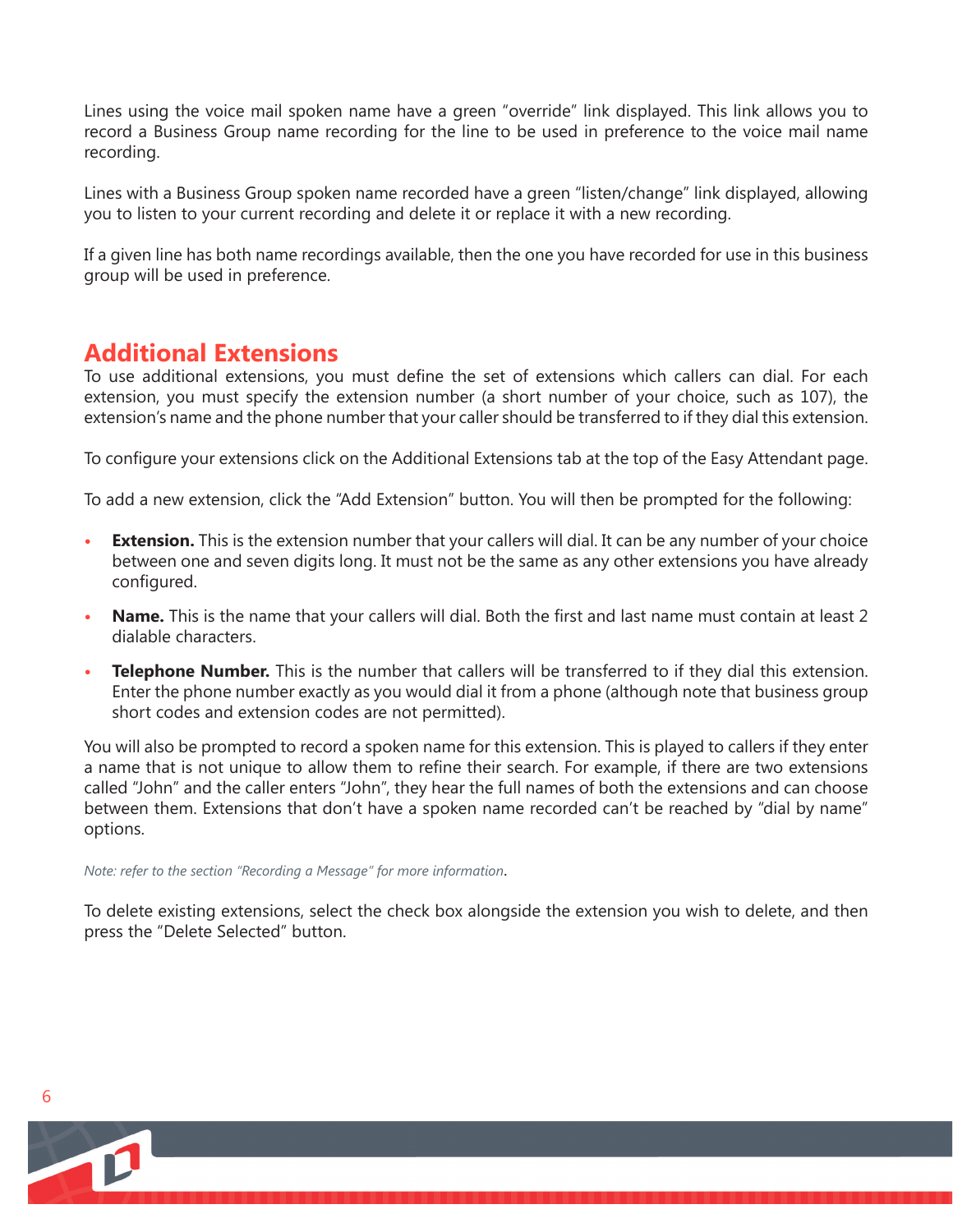## **Configuring your Business Hours**

If you have chosen to offer your callers different options during business hours and outside of business hours, you must configure a business hours schedule. This tells Easy Attendant what your business hours are, so that it can automatically offer callers the correct menu based on when they are calling. To configure your schedule, navigate to the Schedule tab at the top of the Easy Attendant page.

There are two parts to configuring your schedule:

- **•** Configure your normal business hours, for each day from Monday to Sunday. To do this, simply "color in" the grid with the hours that you work by clicking on the appropriate cells. Clicking on a cell in the grid toggles it between business hours and non-business hours. You can change several cells at once by clicking and dragging.
- **•** Configure any special one-off dates when your business will be closed. To do this, click on the calendar icon to bring up the calendar control, and select dates when you will be closed by clicking on them. If you always close on public holidays, you can easily select all of these by clicking on the "Add public holidays" button.



When you have finished, press "Apply" to save your changes.

### **Turning Easy Attendant On/Off**

To turn your Easy Attendant on or off, navigate to the Main tab at the top of the Easy Attendant page, and click on the button labeled Turn ON or Turn OFF.

When your Easy Attendant is turned off, callers will either be played an announcement telling them that the number is unreachable, or forwarded to a number of your choice. Many users will leave their Easy Attendant turned on all of the time, but (depending upon how Easy Attendant has been deployed) you may, for example, wish to turn Easy Attendant off during the day and forward your callers directly to a live receptionist instead.

#### **Forwarding Calls When Easy Attendant is Turned Off**

When your Easy Attendant is turned off, you can choose either for callers to:

- **•** be played a message telling them that the number is unreachable
- **•** be forwarded to an alternative number.

To change this setting, your Easy Attendant must first be turned off. The text at the top of the Main Easy Attendant tab will then read either "Your Easy Attendant is currently OFF and callers will be told that this number is unreachable", or "Your Easy Attendant is currently OFF and callers are being forwarded to <number>". To change the current setting, click on the link included in this message.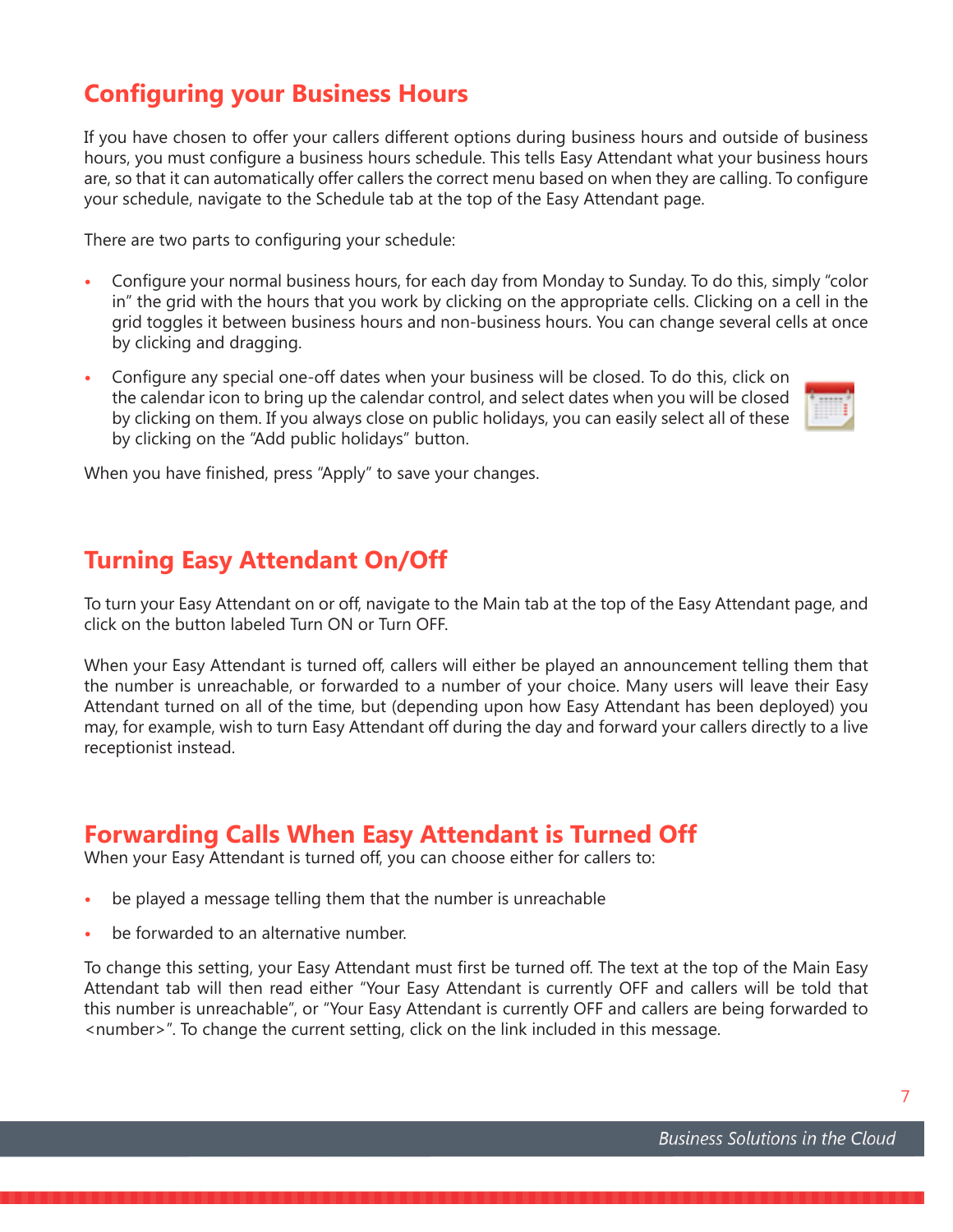# **Switching Between Schedule/Single Menu Modes**

Easy Attendant has two different modes.

- **•** Schedule mode. In schedule mode you set up two separate menus -- one for use during business hours, and one for outside of business hours. The system then automatically plays the correct menu to a caller depending on when they call. For example, during business hours you might want to offer your callers a choice of people to speak to. Outside of office hours, you might instead want to offer the option of leaving a message.
- **•** Single menu mode. In single menu mode, you set up just one menu. All callers will hear the same menu regardless of the time of day.

You can switch between these modes at any time.

## **Switching From Single Menu Mode to Schedule Mode**

- **•** Navigate to the Main tab at the top of the Easy Attendant page.
- **•** If Easy Attendant is currently turned on, you must turn it off (by clicking on the "Turn OFF" button) before proceeding. The service will be turned off for a while as you set up your new configuration, so you may wish to forward callers to an alternative number while you carry out the rest of this procedure.
- **•** Click on the "Switch to using a schedule" link.
- **•** In schedule mode, you will have two separate menus one for use during business hours and one for during non-business hours. If you have already defined a menu (when running in single menu mode) you can keep this and use it as the starting point for one of the two menus you will be using from now on. You can, of course, subsequently change it if required.
- **•** You are now running in schedule mode. Before you can turn Easy Attendant on again, you must configure your business hours menu, your non-business hours menu and your schedule. This is very similar to setting up Easy Attendant for the first time, except that you may already have some configuration for one of your menus.

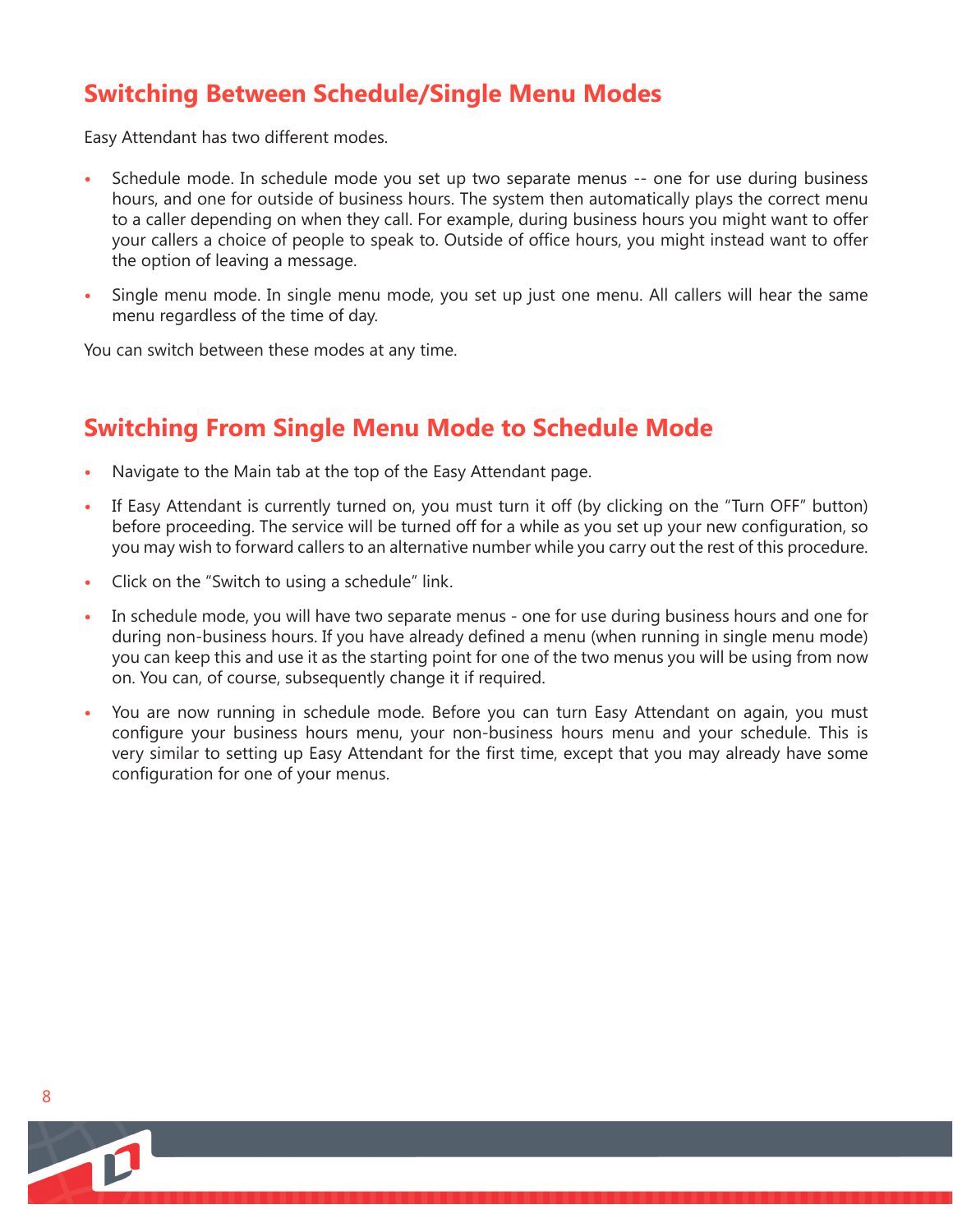## **Switching From Schedule Mode to Single Menu Mode**

*Warning:* In schedule mode, you have two separate menus -- one for use during business hours and one for use during non-business hours. Switching to single menu mode will cause one of these menus to be permanently deleted (you can choose which one you wish to keep). Switching to single menu mode will also permanently delete any business hours schedule you have configured. If you subsequently wish to return to schedule mode, you will need to set these up again.

- **•** Navigate to the Main tab at the top of the Easy Attendant page.
- **•** You may wish to turn Easy Attendant off, and optionally forward callers to an alternative number while you carry out the rest of this procedure.
- **•** Click on the "Switch to using a single menu" link.
- **•** If you had previously set up both your business hours menu and your non-business hours menu, you will be asked which one you wish to keep. The other menu is permanently deleted.

#### **Recording Announcements or Your Initial Greeting**

When using Easy Attendant, all messages that are played to your callers must be recorded by you in advance. At the very least, this requires you to record an initial greeting, but you may also wish to record a number of other announcements giving your callers information such as your opening hours. See Configuring your Easy Attendant menus.

Easy Attendant offers two ways to record your messages.

- **•** If your computer has a sound card and microphone, you can use these to record your messages directly from the Easy Attendant configuration pages.
- **•** Alternatively, if you do not have the necessary equipment (or if you simply prefer), you can record your messages using your telephone.

#### **Recording Messages Directly From Your Computer**

Anywhere you see record  $\mathbb{Q}$  you can click on the link to bring up the announcement recording control. This allows you to record your message directly via your computer's microphone.

Once you have recorded a message, the record will change to listen/change. Clicking on this will again bring up the announcement recording control, which will enable you to play back, and if you wish, overwrite your recording.

*Note: Refer to the section "Recording a message" for more information.*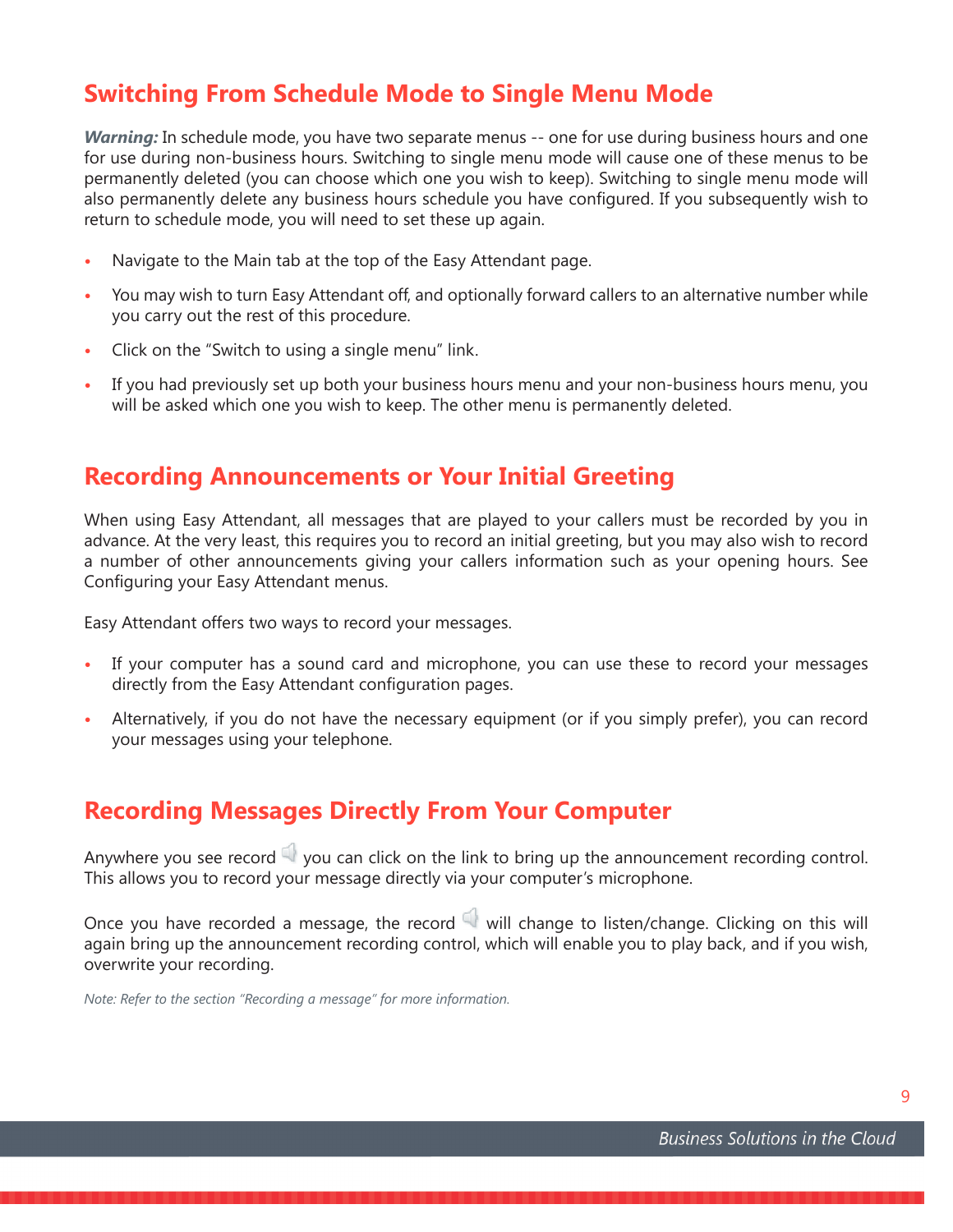# **Recording Messages Using Your Telephone**

If you wish to record your initial greeting and announcements using a telephone:

- **•** Follow the instructions above for setting up your Easy Attendant menu, but don't click on any of the record  $\Box$  links that appear.
- **•** Once you have configured your menu options, press "Apply" as usual to save your changes. You will be warned that you have not yet recorded an initial greeting, and if you have assigned any keys to "Play announcement", you will also be warned that you have not recorded the announcements to play. Ignore this warning.
- **•** Dial your Easy Attendant service access number from your telephone, press \*6 when the announcement begins and select the appropriate options from the menu you will hear. You will be given the opportunity to record your initial greeting, as well as the announcements for any 'Play announcement' keys you have set up.

*Note: If you wish to offer your callers the option to listen to announcements in your Easy Attendant menu, you must use the Web interface to assign the appropriate keys to "Play announcement" before you can use your telephone to record the announcements you wish to play.*

## **Recording a Message**

A number of controls are provided for recording your message.

*Note: Adobe Flash is required for recording and playing audio content through the web interface.*



Starts recording. This will overwrite any message you have previously recorded.



Stops recording the message.



Plays back your recorded message. This action will be unavailable if you have not yet recorded a message.



Stops playing the message.

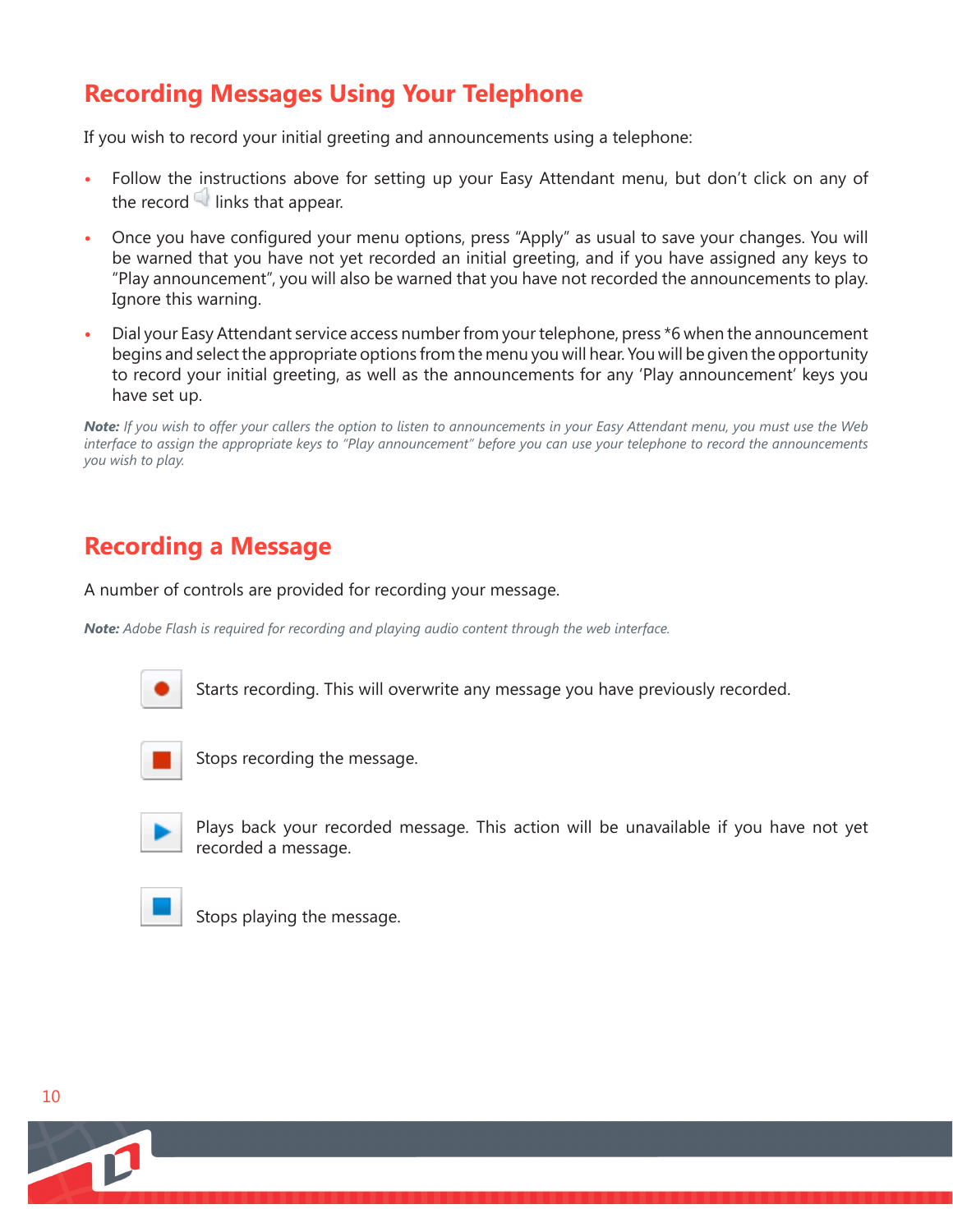

These controls allow you to adjust the gain of your microphone. Click and the microphone icon then adjust the vertical slider to set the required volume level. While recording, the **expression** lights above this control will show how loud the signal is from your microphone. If the gain is set correctly then several green lights should appear while you are recording. If only one or two appear, then the gain is set too low and your message will be too quiet. If red lights appear then the gain is set too high and your message will be distorted.



This control allows you to adjust the playback volume. Click and then adjust the slider to set the required volume level.



This control allows you to view and change your Adobe Flash Player Settings. This includes, for example, the ability to adjust the settings for your microphone. When you first attempt to record a message, an "Adobe Flash Player Settings" overlay will appear. Ensure that the "Allow" radio button is selected, and if you do not wish to be shown these settings in future tick the "Remember" check box.

#### **To record a message you need to carry out the following steps:**

- **When you are ready to record your message, press the <b>button**.
- **•• Read your message into your microphone, and when you have finished, press the button.**
- **•** Playback your message to check that it has recorded correctly by pressing the **button** of you

want to stop the playback, press  $\Box$ . If there is a problem with the recording, e.g. you cannot hear it, or it is very quiet, see the section on Troubleshooting below.

**•** If you are not happy with your message content, then record a new message by pressing the record button again. This will overwrite your previous message.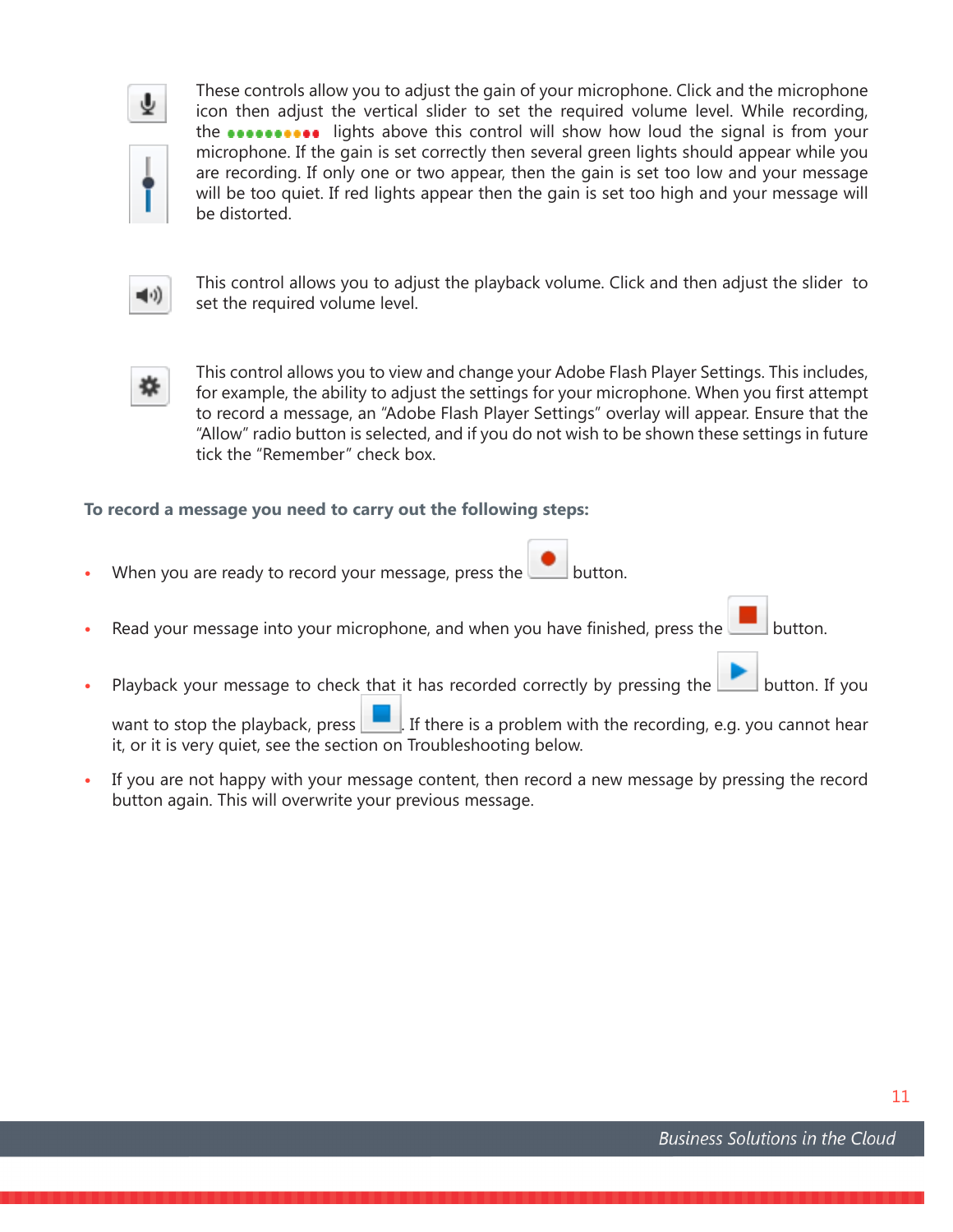# **Troubleshooting**

#### **I have recorded my message, but when I try to play it back I cannot hear anything**

- **•** Check you have actually recorded something. The length of the current recording is shown in the following format: 0:01:35 (1 minute and 35 seconds). If the current recording length is 0 or much lower than expected, then try recording your message again.
- **•** Check that playback volume is turned up high enough. Volume can be adjusted using the volume slider described above.
- Try re-recording the message, and as you are recording, watch the **exclusions of lights on the** player.

#### **If no lights appear, or only one or two appear, then check the following.**

- Increase the gain of your microphone by clicking **and moving the gain control slider nearer to** the top end.
- **•** Click the icon to bring up the "Adobe Flash Player Settings" and make sure that the Allow option is selected. Click on the microphone icon at the bottom of this settings box and check that the correct microphone is selected in the dropdown, and that the record volume is turned up.
- 
- **•** If you are using an external microphone, check that this is plugged in correctly.

If this still doesn't solve the problem, then it may be that your microphone has been muted by the operating system (e.g. Windows) - refer to your operating system help for further information.

**•** If several green lights appear consistently while recording your message, then it is likely that your message has recorded correctly and the problem is occurring when playing it back. If you are using external speakers, check that these are plugged in correctly and turned on. If this does not resolve the problem, then it may be that your speaker has been muted by the operating system (e.g. Windows) - refer to your operating system help for further information.

#### **I have recorded my message, but when I try to play it back it is distorted**

This may be because your microphone gain is set too high. Reduce the gain by clicking  $\Box$  and moving the slider gain control nearer to the bottom.

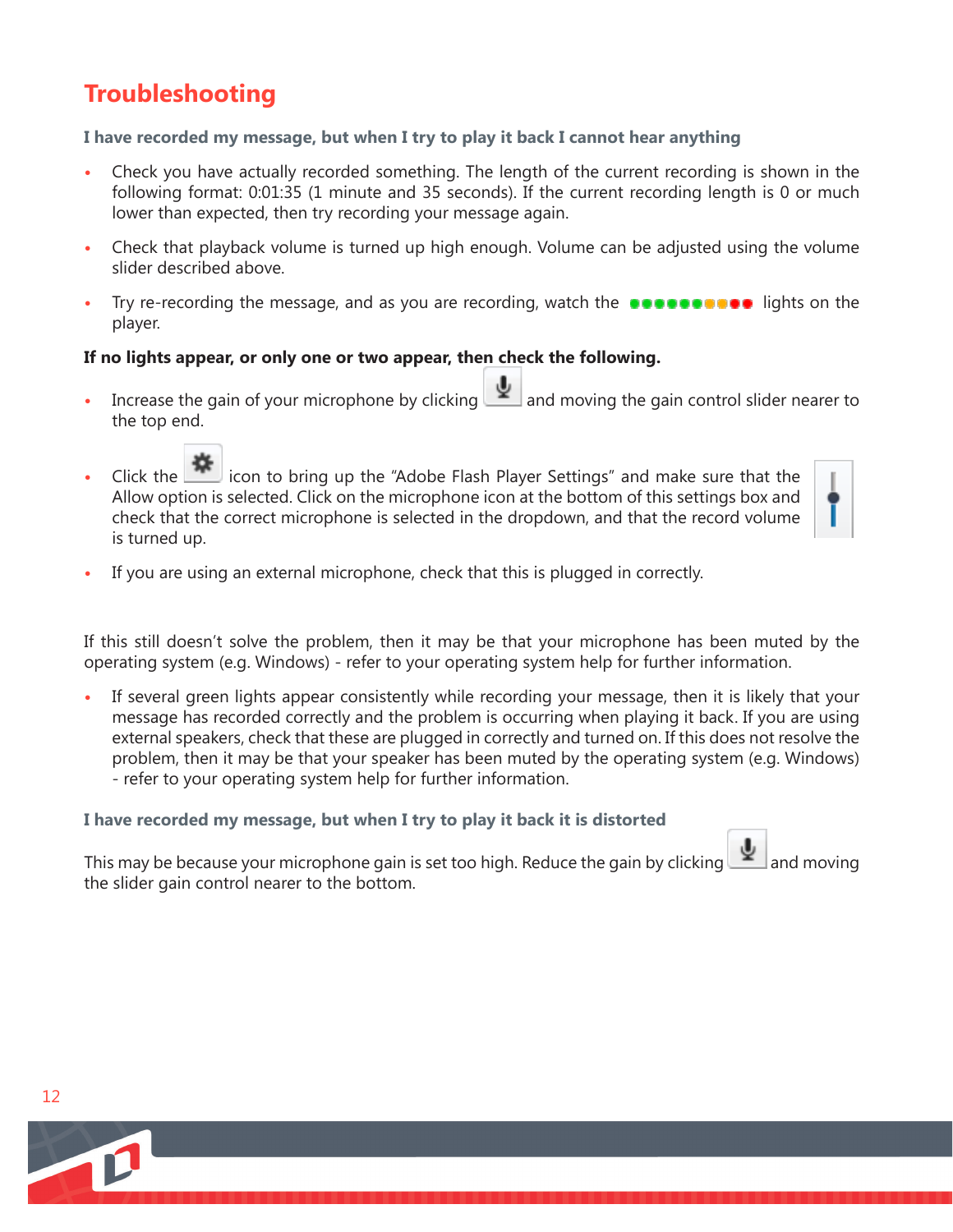**Business Solutions in the Cloud**